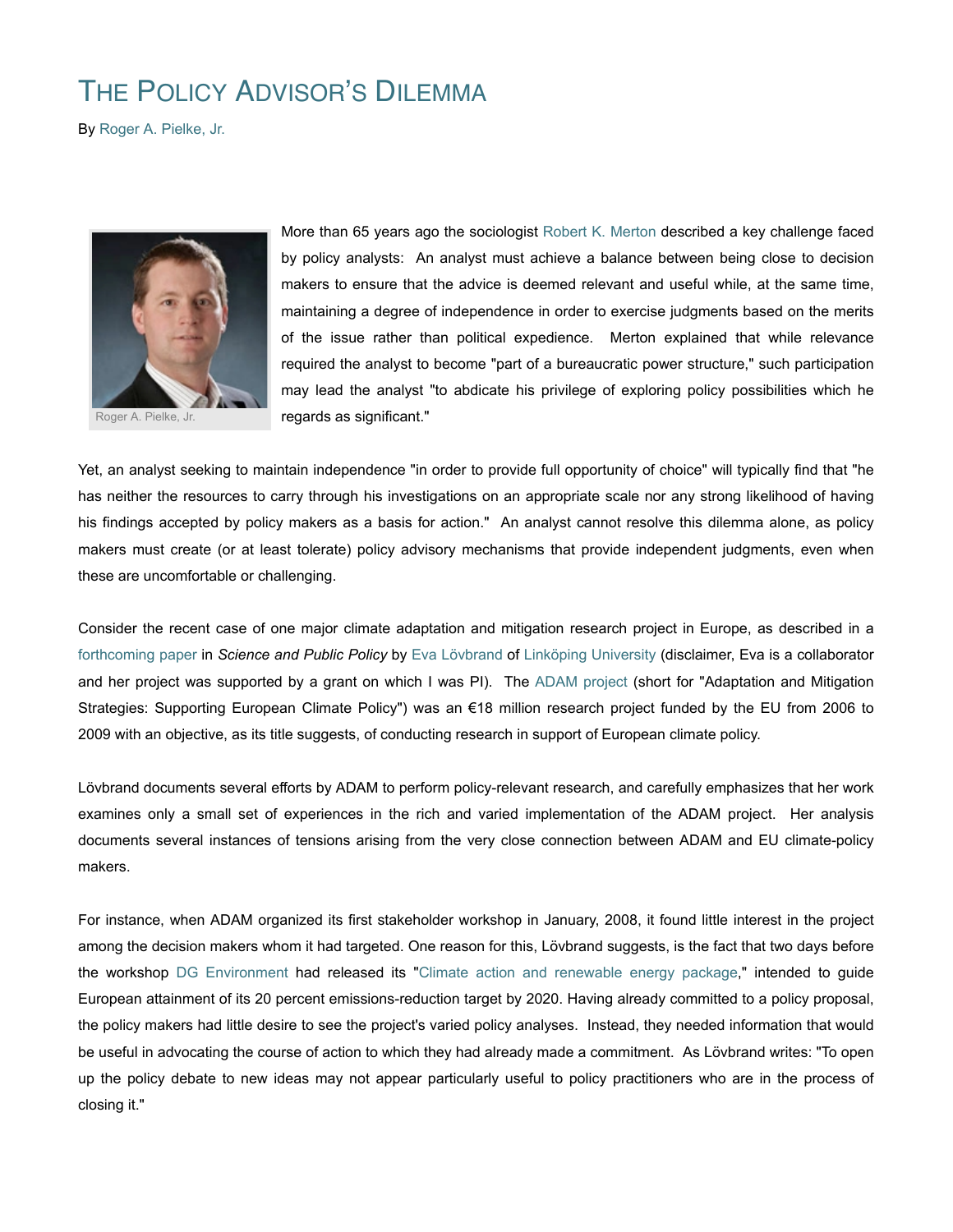Lövbrand provides a second example from the ADAM experience, one that highlights the project's responsiveness to the expressed needs of decision makers. As climate negotiations proceeded, Lövbrand explains that EC officials had asked ADAM's leader to reorient their research agenda to reflect the increasing political importance of low stabilization targets. Lövbrand explains that the officials "hoped that the ADAM research might lend support to the lowest of the [emissions scenarios] considered by the IPCC" (Intergovernmental Panel of Climate Change). ADAM was responsive to the policy makers' requests, meaning that: "In order to be useful for the EC in the ongoing UN negotiations on climate change, the ADAM researchers were asked to give scientific support to, rather than to challenge, the policy goals formulated by the EU."

There are several different and perhaps even incompatible ways of evaluating the experiences of the ADAM project's interactions with decision makers, as recounted by Lövbrand. From one perspective, the project was a model of effective interaction between researchers and decision makers, as the research community was willing to adapt its work to supply information being requested by decision makers. In the jargon of the academic community, this experience represents a healthy "coproduction" of knowledge. ADAM successfully provided "useful" research.

But in another sense the ADAM experience is troubling. Its top-line conclusions about the feasibility of meeting a 2 degree C temperature target, while accepted in the European political discourse, were far from universally accepted; indeed, from today's vantage point they look to have been overly optimistic. In my own judgment, the achievement of such targets and their utility in policy is highly questionable (for details, see my book *The Climate Fix*, Basic Books, 2010). From this perspective, while ADAM delivered the research results that EU decision makers *may have wanted* in the politics of the moment, it was far from the information that these decision *makers may actually have needed* to achieve the ultimate climate-policy goals.

Contrast the ADAM experience with the intelligence on weapons of mass destruction provided to the administration to George W. Bush. When the US CIA provided information that was equivocal and uncertain about the presence of WMDs, the Bush administration rejected the advice and instead established a separate mechanism of intelligence analysis within the White House. Unsurprisingly, the new, much less independent organization helpfully provided information that was more conducive to the desired decision. Such knowledge was "coproduced" as well.

What is the difference between the case of WMDs, where policy analysis was provided in response to the stated needs of decision makers, and the case of ADAM in which policy analysis was similarly provided in response to the stated needs of decision makers?

Some might assert that the difference lies in the quality of the information provided. There were no WMDs in Iraq, while one could always maintain the plausibility of achieving a 2 degree target, based on an alternative analysis of the facts. But for purposes of discussion, let's simply assume that a 2 degree target is, in fact, unachievable. In such a case, what then would be the difference between the two examples?

It would be tempting to compare the worthiness of the different policy goals - invading Iraq versus stabilizing carbon dioxide - as an arbiter of the effectiveness of policy advice. Advice provided in support of desired policy objectives is